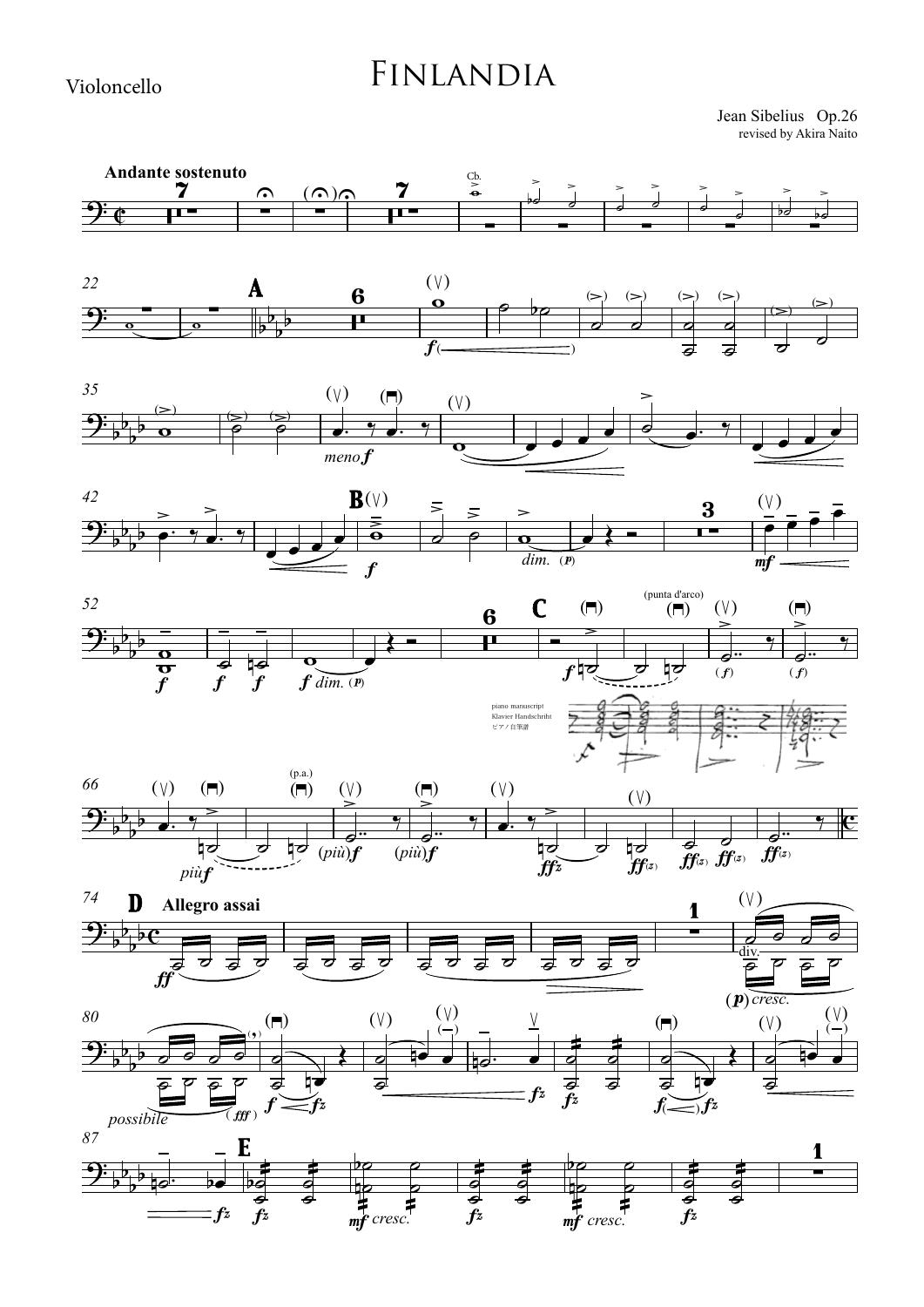















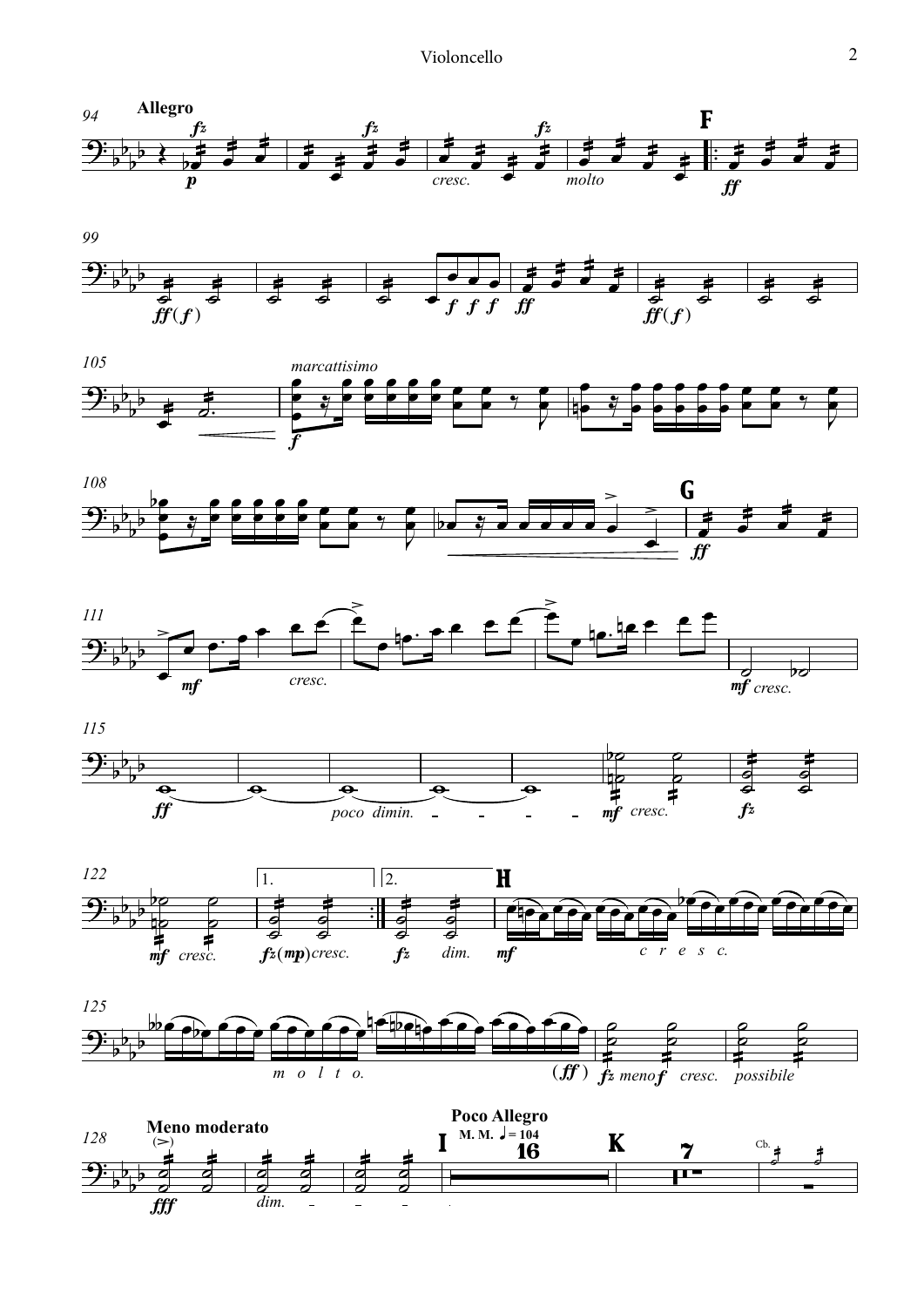## Violoncello